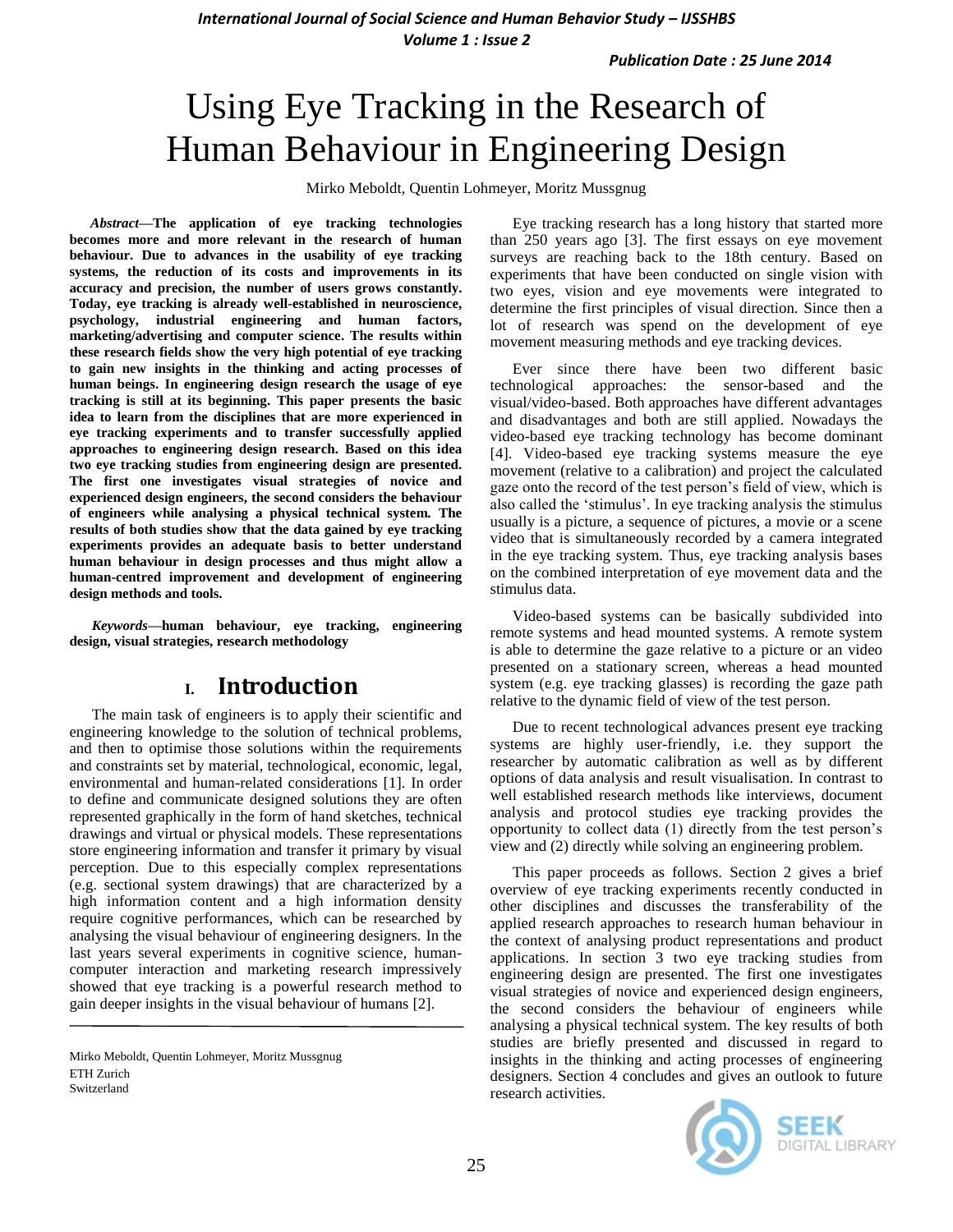#### *Publication Date : 25 June 2014*

# **II. Eye Tracking in the Research of Human Behavior**

Eye tracking is a technology that nowadays is quite well establish in different fields of research. Duchowski [2] gives a broad overview of present and upcoming areas of eye tracking applications. These are: Neuroscience (e.g. attentional neuroscience), psychology (e.g. reading, visual search, information processing), industrial engineering and human factors (e.g. aviation, driving, visual inspection), marketing and advertising (e.g. print advertising, web usability) and computer science (e.g. selective systems, collaborative systems, gaze-contingent displays). One of the most relevant application field for eye tracking is market research testing website usability. Here by eye tracking application the individual customer behaviour can be observed. This application field shows the potential of this technology to gain insight of visual behaviour and cognition. Exactly this is a central aspect in engineering design: for the engineer, who is designing the product and as well as for the customer, who will use the product. Beside the usability aspects of visual search are highly relevant for engineering design research.

## *A. Analysing Product Representations*

Product representations are explicit descriptions of the product including a selection of its characteristics and properties. In addition to textual representations in engineering design especially functional and geometrical representations are of particular importance. Here, product models illustrate hierarchical and structural interdependencies of single elements or subsystems. Furthermore sketches, technical drawings and 3D-CAD-models are built up to document and to communicate the product"s embodiment [5]. These product representations are characterized by both high information content and high information density. The information contained in the respective product representations has to be perceived and processed primary visually. Thus, the application of eye tracking seems to be most suitable for the analysis of product representation and the identification of correlations of visual behaviour and cognition.

In the context of functional and geometrical representations eye tracking analysis already is successfully applied in different other fields of research. Bednarik [6] for example analysed the visual attention strategies of programmers debugging software code that is displayed in multiple representations. Rosengrant et al. [7] applied eye tracking in order to record the gaze path in the evaluation of electrical circuits represented in simple 2D-drawings. The findings of both studies indicate that the duration as well as the order of eye fixations is related to the test subject"s understanding of the respective representations.

Another field of research increasingly uses eye tracking analysis is cartography. Swienty et al. [8] investigating eye movements in order to enhance the visualization of relevant geographical information by focusing on utility and usability issues of designing geographical information representations. In this context they name challenges that are well known in

product representations. These are for example the growing amount of available data at various levels of detail or the diversified applications of that data. Corresponding to the challenges the applied research designs are transferable as well. The basic idea is that in the representations of both fields of research (1) similar tasks (e.g. search for locations or search for flows) can be assigned, (2) similar segmentations of the test subjects (e.g. culture, sex or age) can be defined and (3) similar measurement readings (fixation count, fixation duration, time to first fixation) can be recorded and statistically evaluated.

# *B. Analysing Product Applications*

In contrast to the section above, which focuses on the measurement of the designer"s eye movement, this section discusses the benefits of analysing the user's gaze during product application. Here, eye tracking analysis can be purposefully applied to support engineering design regarding the evaluation of usability and customer acceptance aspects. In fact an essential part of product validation already considers the observation and survey of customers realistically applying physical prototypes or final products. On one hand the testing of physical prototypes can reveal weaknesses of a product"s design that should be necessarily eliminated before the market launch. On the other hand the analysis of products in market can lead to the identification of new customer needs that have to be satisfied by the next product generation. In both cases the testing aims the gathering of information about the user"s perception of the product in its application.

Badni [9] states that one of most common methods used for product evaluation tests is the "think aloud technique". He further describes that verbalizing own actions and thoughts during the product application causes additional cognitive efforts that negatively affects the test results. In order to overcome this problem he suggests the application of eye tracking allowing the user to review physical products in a more natural way. The visual appearance of a product plays a significant role in determining consumer response. However, the judgment on whether a product is attractive or not, does not only include consideration of whether the product looks good, but also whether it appears functional and says the right things about the owner. Against this background Kukkonen [10] conducted an eye tracking study to analyse the appearance and apparent usability of different mobile phone designs. His findings indicate that eye tracking analysis seems to be especially useful in the evaluation of single design aspects and thus can assist a designer in exactly those design stages focusing on these aspects.

Another prominent eye tracking study comes from aviation research. Anders [11] recorded the monitoring behaviour of professional pilots under realistic flight conditions in an A330 full flight simulator. The measurements of eye movement revealed that during the flight pilots especially pay attention to the primary flight display whereas shortly before landing their attention shifts to the runway outside the airplane. Thus, attention shifts indicates a change in the way a product is applied. This concept of attention shift is most suitable to also investigate in more dynamic product applications.

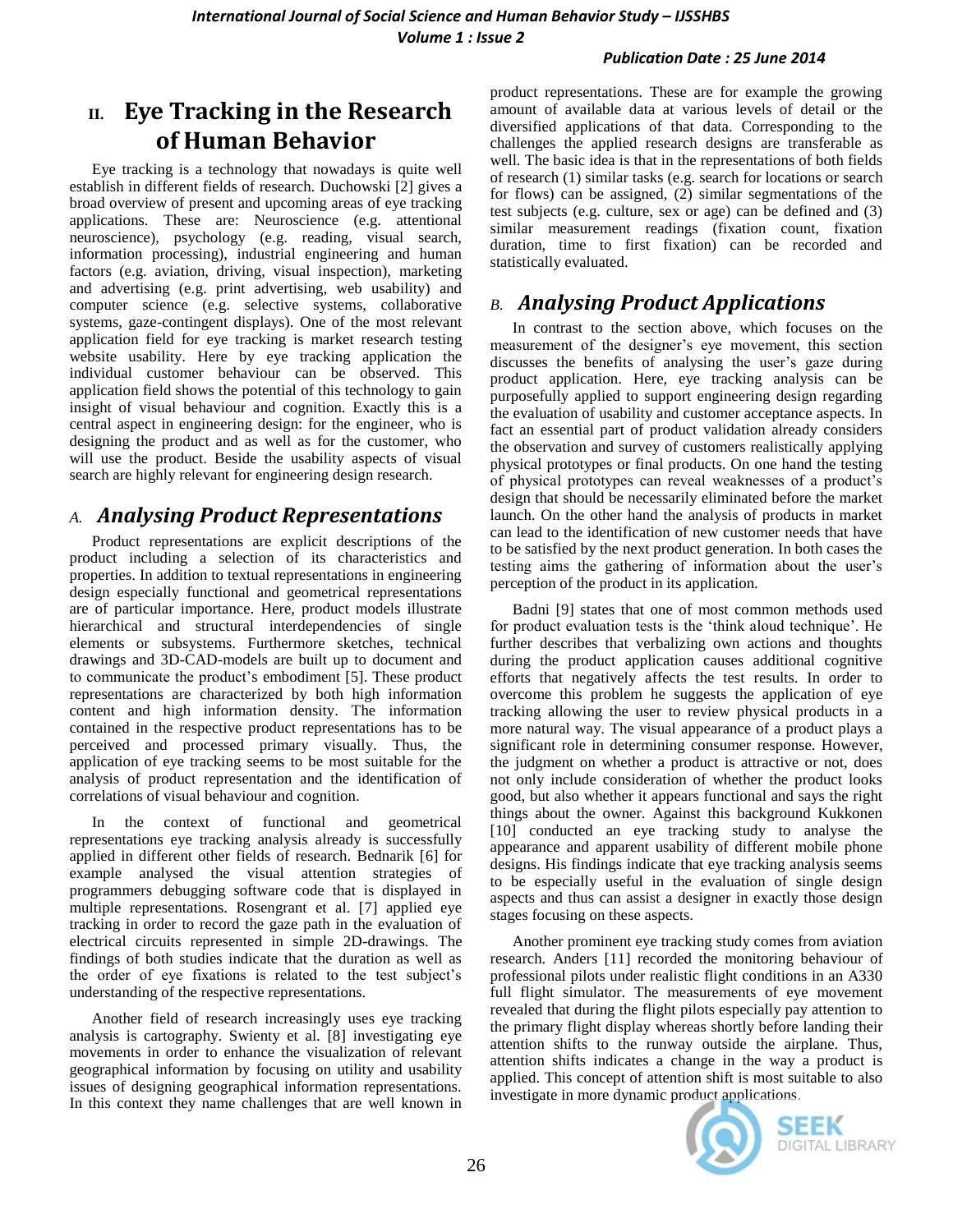### *Publication Date : 25 June 2014*

# **III. Eye Tracking Experiments in Engineering Design Research**

## *A. Visual Strategies of Novice and Experienced Engineering Designers*

In engineering design several studies had been made to understand the differences between how novice and experienced designers approach design tasks. As a central finding Ahmed et al. [12] describe that novice designers tend to use a particular pattern of trial and error whereas experienced designers use particular design strategies. One essential part of these design strategies are visual analysing strategies.

At ETH Zurich the Product Development Group (pd|z) recently started investigating visual strategies of novice and experienced designers by eye tracking application [13].

The first study was conducted with novice and experienced mechanical engineers (n=8) to gain additional insights in their visual strategies when analysing a complex sectional drawing. The drawing selected for this eye tracking study represents an advanced gear box that is able to transform simple rotatory motion into a combined motion of forwards or backwards rotation and translation (cf. figure 1). Although the sectional drawing is accurately work out in detail it includes one essential functional design error, which the test persons of this experiment were assigned to find and mark as quick as possible.

All test persons were familiar with the single elements of a gear box as well as their corresponding 2D representation in sectional drawings. Within the experiment each test person was situated in front of the stimuli screen and used a mouse to navigate and mark elements. While searching the sectional drawing for the functional design error the eye tracking system recorded the test persons" eye movement in relation to the stimulus, i.e. in relation to the sectional drawing.



Figure 1. 2D sectional drawing of a gear box (stimulus) and gaze path of test person searching for a functional error (fixations and saccades)

Figure 1 also shows the qualitatively visualization of a test person"s eye movement. The single circles represent gaze fixation. Fixations are events that happen when the eye remains still over a period of time. Fixations indicate the attention of the test person to the specific location on the stimulus. The circles" diameter represents the fixation duration and thus the intensity of attention. In addition to fixations in figure 1 also saccades are illustrated. Saccades describe the eye movement from one fixation to another. These eye movements are very fast, but also extremely accurate. During a saccade human beings are almost blind. Nevertheless saccades provide additional insights in the relations of fixations. By measuring the number and the order of saccades gaze transitions as well as whole scan paths can be recorded and analysed.

The test persons' task was to recognize that the represented gear drive is not able to work, because in operation it would immediately come to a physical collision of the upper shaft and the bearing box (right side of the drawing). This error was selected, because it causes a non-fulfilment of the overall function. In addition the identification of the errors requires an understanding of the function and the ability to imaging the sequences of operation, which are not explicitly represented in the sectional drawing.

Based on eye tracking analysis, including the evaluation of fixation locations, fixation duration and scan paths, Lohmeyer et al. [13] hypothesized the following visual strategies:

- Overview strategy: Experienced designers at first try to get an overview of the technical system, whereas novice designers tend to directly start with an detailed search without recognizing the system"s overall function.
- Alignment strategy: Experienced designers align their search with the load flow. They start at the input shaft and check the design of bearings, joints and gears along the way to the output shaft, whereas the attention of novice designers often shifts causeless between different locations.
- Prioritization strategy: Experienced designers are able to prioritize their search criteria. They first check the basic functions of all subsystem, whereas novice designers tend to concentrate on one subsystem and additionally check all secondary criteria (e.g. sealing and lubrication).
- Pattern strategy: Experienced designers are using scan path pattern to check recurring parts or assembly (e.g. bearing arrangements), whereas novice designers vary in the way they analyse similar components of the system.
- Internalization strategy: Experienced designers seems to be able to imaging the dynamic behaviour of moveable parts. Thus, in contrast to novice designers they also check states of the system"s operation that are not explicitly represented in the drawing.

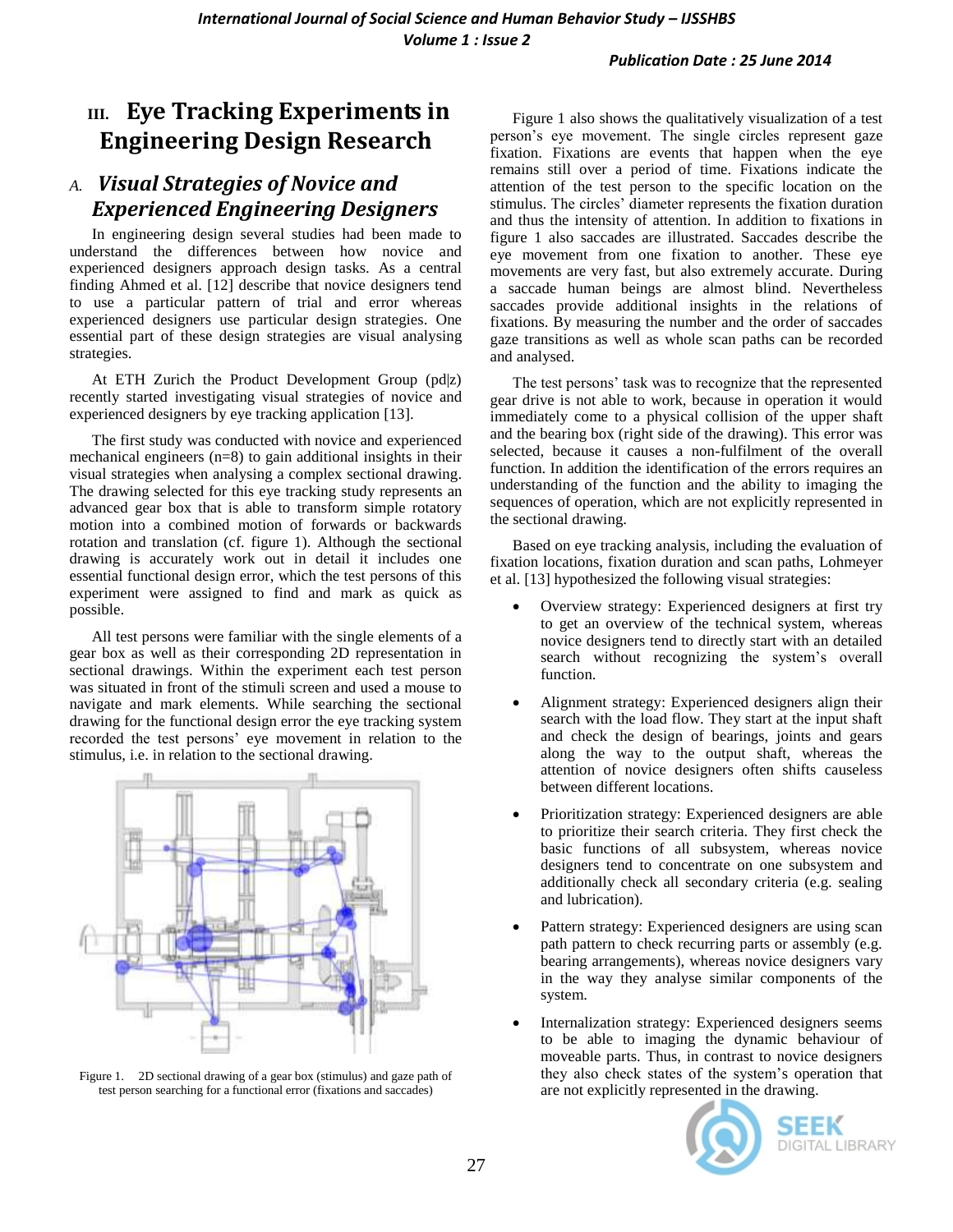*International Journal of Social Science and Human Behavior Study – IJSSHBS Volume 1 : Issue 2*

*Publication Date : 25 June 2014*

## *B. Engineers' Behavior while Analysing Technical Systems*

The analysis of eye tracking data strongly depends on the kind of stimulus observed by the test person. Basically a stimulus can either be static or dynamic. Static stimuli remain unchanged for a certain period of time. Typical examples are pictures or drawings (e.g. the sectional drawing that was used in the experiment presented above). Dynamic stimuli changes or are changed continuously. Dynamic stimuli can be further subdivided into repeatable dynamic and individual dynamic stimuli. Repeatable dynamic stimuli are always shown in the same way to all test persons (e.g. a given video) whereas individual dynamic stimuli change differently depending on the behaviour of the individual test person (e.g. the recorded scene video).

The permanent change of view makes raw data, which is related to a position on the screen, irrelevant, because the view keeps moving underneath the marked raw data points. In order to deal with this effect and to still identify fixations and attention shifts, before the start of an experiment so called areas of interest (AOIs) should be defined. These AOIs are directly connected to clearly defined areas of the stimulus. Due to this a clear assignment of fixation that is not affected by turning the stimulus becomes possibly.

The definition of AOIs is closely connected to the research question and the corresponding research design. In this context Holmqvist et al. [13] distinguish between three basic AOI events: (1) the AOI hit, i.e. there is at least one fixation inside of the AOI, (2) the AOI dwell, i.e. there are two or more sequenced fixations inside the same AOI for a certain period of time and (3) the AOI transition, i.e. there are two or more sequenced fixations across different AOIs in a certain order.

In the field of engineering design Matthiesen et al. [14] conducted an eye tracking experiment, which investigates human behaviour in the process of analysing the function of a technical system. The dynamic stimulus was a physical three-dimensional model of a clutch (cf. figure 2), which during the experiment was allowed to be touched and turned by the test persons. The AOIs of the clutch model were defined according to the red, green and grey coloured areas illustrated in figure 2.



Figure 2. Physical three-dimensional model of a clutch (stimulus) and definition of three areas of interest (AOIs)

The experiment was conducted by application of binocular eye tracking glasses (i.e. a head mounted system). The test person was an engineering designer and the test time was limited to six minutes. The order of fixations were finally visualized by a sequence chart (cf. figure 3):

- The chart shows that in the first half of the experiment the test person gave its attention primary to AOI 1. This indicates that the test person assumes to extract relevant information from the clutch parts in this area to understand the system"s function.
- In the second half an attention shift is recognizable. Here the test person especially focused the clutch parts within the AOI 2. In addition to this the chart shows that the gaze alternates more often between AOI 1 und AOI 2. This indicates that the test persons tries to understand the function of the interfaces, which in in this case was a shaft-hub-joint.
- AOI 3 was of less interest to the test person. This indicates an inferior role of this element in regard to function of the clutch. Nevertheless, the test person sometimes checked the interfaces to this area.



Figure 3. Sequence chart visualizing the fixations relating to the time and to the defined areas of interest